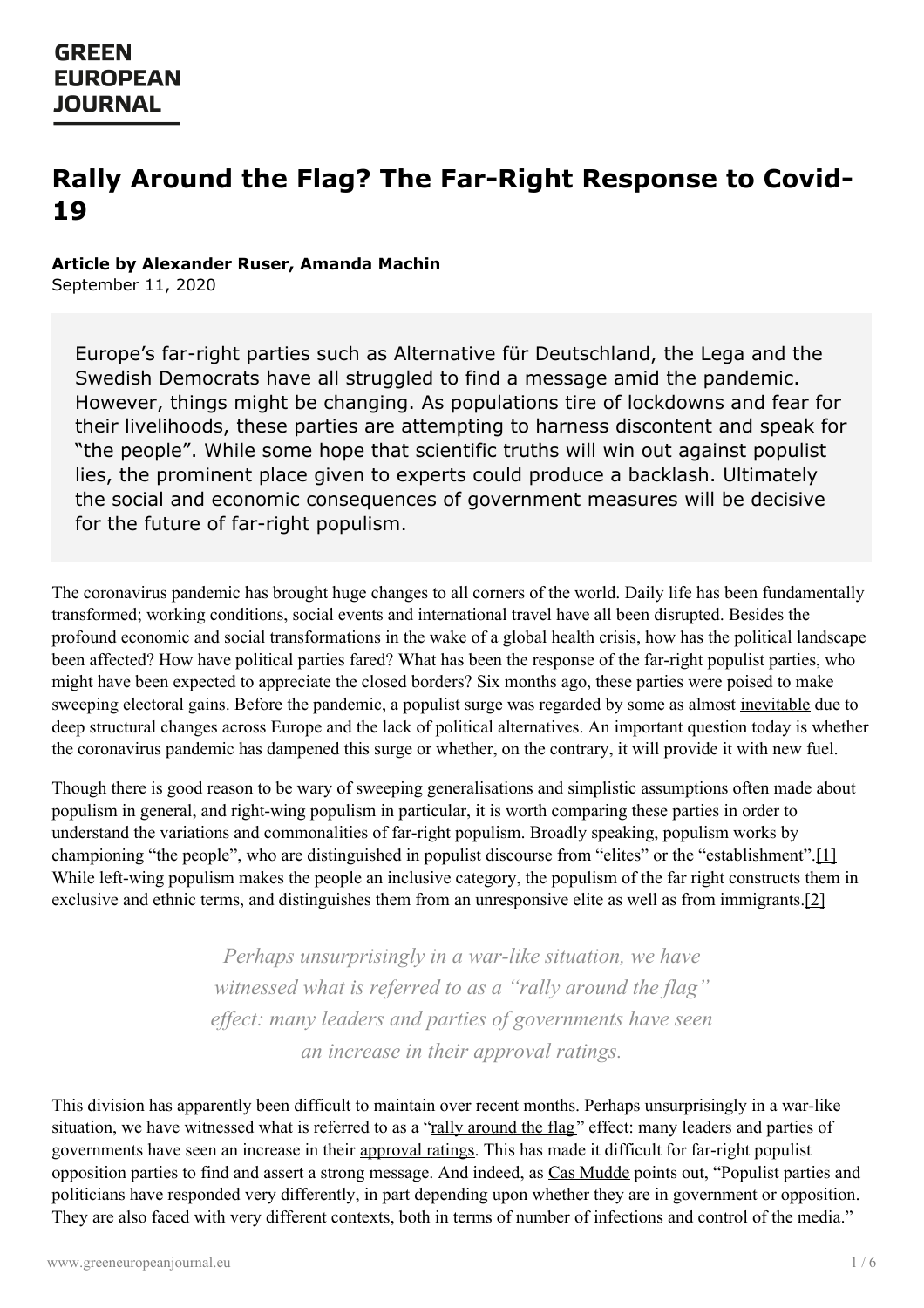Things might be changing. As populations tire of lockdowns and fear for their livelihoods, these parties are attempting to harness discontent and speak for the people against what is construed as hostile government policy.

This certainly seems to be the case with three far-right parties: the Italian Lega, the Alternative für Deutschland (AfD) in Germany, and the Swedish Democrats (SD). These parties have had striking electoral successes over recent years. They have acted very differently in response to the coronavirus-induced crisis but they all seem to struggle to carve out an appealing message and a strong identity during the pandemic. Currently, these parties are all continuing to construct national government policy as illegitimate and damaging. What is most pertinently revealed in our comparison is that this indictment is made regardless of government response to the crisis. Whether the strategy is to enforce a lock-down or resist it, populist parties construct a division between the people and the "other" by exploiting the coronavirus crisis.

> *Whether the strategy is to enforce a lock-down or resist it, populist parties construct a division between the people and the "other" by exploiting the coronavirus crisis.*

#### **Wavering message, wavering support**

The Italian [Lega](https://ecpr.eu/Filestore/PaperProposal/fd6bf3e0-c73e-4801-90ce-ee01189834e3.pdf), led by Matteo Salvini, is certainly not letting up on its populist framing of the crisis. With slogans such as "let's close our borders", the Lega is notorious for connecting immigration to insecurity as well as promoting the fining and expulsion of migrants. The Lega connected the Covid-19 virus directly to immigration from the outset. According to [Salvini](https://www.huffingtonpost.it/entry/salvini-usa-il-coronavirus-contro-il-governo_it_5e316c79c5b6cd99e7868403), the "terrible virus" was "spreading from China". Note that in his discourse, the specific characteristics of the migrant might have changed (they no longer come from Africa but from Asia), but the construction and blaming of a foreign other has not.

During the first months of the lockdown, this anti-immigration discourse seemed to be completely out of touch with reality. First of all, due to the lockdown, NGO rescue boats had effectively ceased to operate, resulting in a sharp decline of people [reaching](https://www.rfi.fr/en/europe/20200613-fears-grow-in-italy-of-post-covid-migrant-emergency-over-summer-libya-mediterranean-rescue) Italy. Secondly, concerns over fresh food shortages, created by the disruption of the influx of legal seasonal workers, has sparked an [acknowledgement](https://www.politico.eu/article/italy-seasonal-migrant-farm-workers-coronavirus-covid-19/) of the importance of illegal immigrants for Italy's agricultural sector.

Up until now at least, Salvini's messages have largely [fallen](https://www.politico.eu/article/italy-matteo-salvinis-league-coronavirus-slump/) flat. Part of the [reason](https://www.telegraph.co.uk/news/2020/05/18/king-selfies-matteo-salvini-finds-sidelined-italys-coronavirus/) may be that the lively rallies, where the Lega thrives most, are now banned under social distancing rules. Another may be that he has promoted inconsistent messages and [flip-flopped](https://www.euractiv.com/section/elections/news/virus-puts-brakes-on-salvinis-far-right-message-in-italy/). In February, Salvini argued that the Italian Prime Minister Giuseppe Conte was not doing [enough](https://www.huffingtonpost.it/entry/il-coronavirus-non-ferma-le-cannonate-di-salvini-contro-conte_it_5e542179c5b66729cf6060e9) but by July, he began touting that the prime minister was [doing](https://www.huffingtonpost.it/entry/il-no-politico-di-matteo-salvini-alla-mascherina_it_5f1ef44dc5b638cfec4814aa?utm_hp_ref=it-corona-virus) too much. Now Salvini is [pronouncing](https://www.liberoquotidiano.it/video/politica/24004991/stato-di-emergenza-coronavirus-matteo-salvini-attentato-democrazia-siamo-pronti-a-tutto.html) the lockdown as unnecessary and harmful to the Italian people: "keeping them terrified, distanced and locked up is an attack on our democracy and our economy." Although the Lega remains Italy's strongest party, with 26 per cent share of the national voting [intention](https://www.politico.eu/europe-poll-of-polls/italy/), it has [slipped](https://www.politico.eu/article/italy-matteo-salvinis-league-coronavirus-slump/) in the polls. Yet it is important to acknowledge this slip as not indicating a weakening of the far right in Italy, but rather shifts of popularity within the country. The Lega has lost 10 per cent to the post-fascist party Fratelli d'Italia (FdI), turning its leader and Salvini's most [important](https://www.greeneuropeanjournal.eu) ally, Giorgia Meloni, into a potential rival.

#### **Germany's struggling far right**

The challenge for the far right in Germany has not been to maintain a consistent message but rather to find one in the first place. Like the Lega, the AfD is overtly populist. Consider its 2017 [manifesto](https://www.afd.de/wp-content/uploads/sites/111/2017/04/2017-04-12_afd-grundsatzprogramm-englisch_web.pdf) in which the party publicised its wish to: "maintain our language and traditions in a peaceful, democratic, and sovereign nation state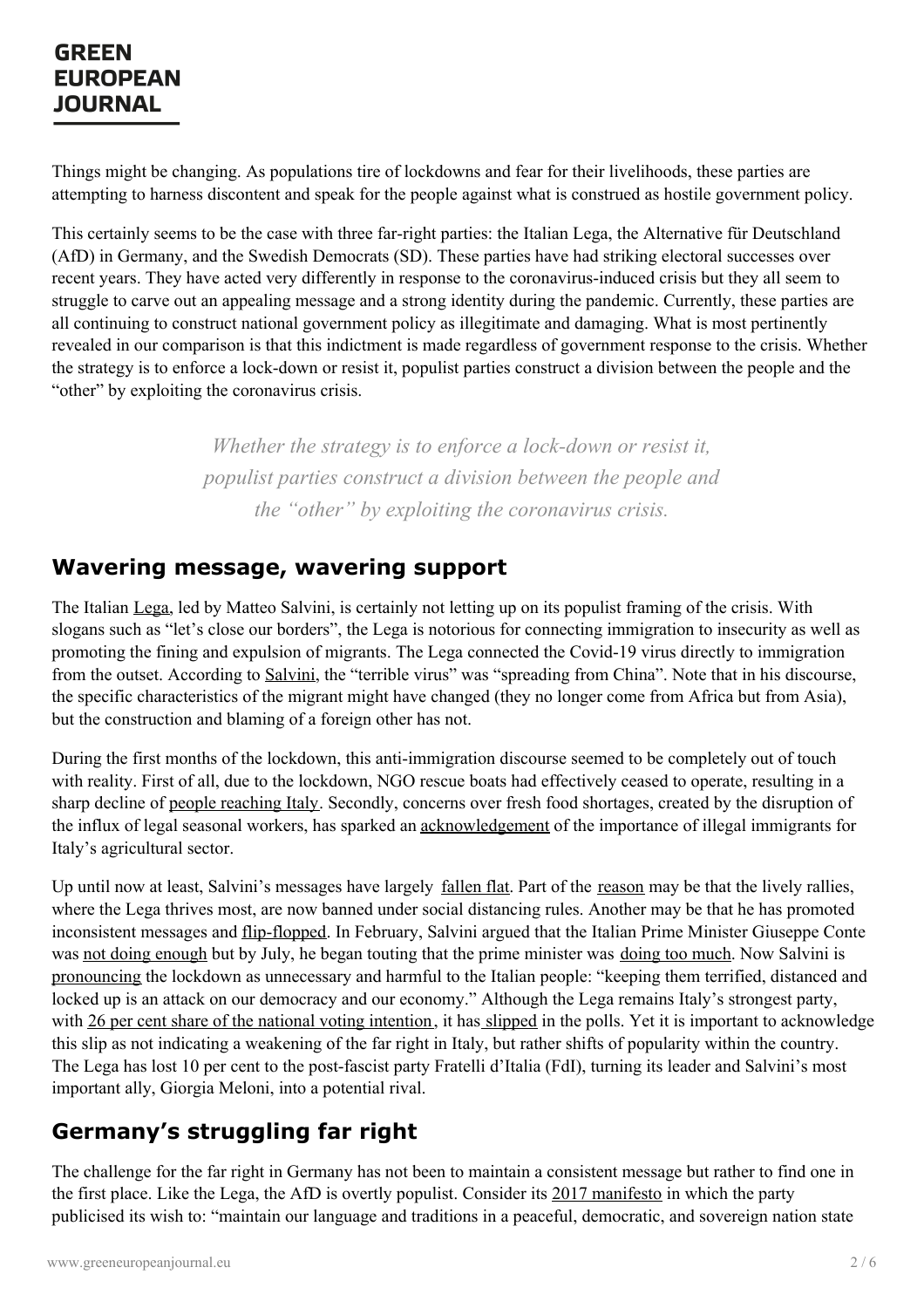for the German people" since "Germany's political class has exploited and modified election laws and procedures with increasing cunningness in order to reduce the influence of the electorate." It also targets migrants, in particular Muslims (established Muslim communities are targeted too), unambiguously declaring that "Islam does not belong to Germany. Its expansion and the ever-increasing number of Muslims in the country are viewed by the AfD as a danger to our state, our society, and our values."

> *[…] while the stringent travel restrictions and strict border controls fit within the far-right discourse, the enactment of such policies has deprived the AfD of a distinctive position.*

The problem for the AfD since the pandemic, however, has been that the German Chancellor, Angela Merkel, has been widely credited with effectively managing the crisis. Her party, the Christian Democrats, has seen the most noticeable [increase](https://www.euronews.com/2020/05/21/coronavirus-why-did-european-leaders-approval-ratings-rise-during-lockdown) in support in Europe. And this simply does not fit with the AfD's populist insinuation that elected elites do not serve the German people. So while the stringent travel restrictions and strict border controls fit within the far-right discourse, the enactment of such policies has deprived the AfD of a distinctive position.

In general, the leadership of the party has been quite subdued throughout 2020, and the party has slipped to 10 per cent of the national voting intention. The pandemic came at a time when the party was already dealing with internal division and party infighting. The party has a radical far-right wing (known as "the wing") which was formally [dissolved](https://www.dw.com/en/germanys-far-right-afd-to-dissolve-extreme-wing-faction/a-52864683) in late March 2020, after the German domestic intelligence agency deemed it a potential threat to the constitution and put it under surveillance. In addition, prominent figures in the party have been [pushed](https://www.theguardian.com/world/2020/may/18/germany-afd-thrown-into-turmoil-by-former-neo-nazi-explusion-andreas-kalbitz) out due to their former membership in a banned neo-Nazi group.

But the formal dissolution of the wing has clearly done nothing to stop some of its members from questioning the reality of the global health crisis: various prominent party figures and former wing members have publicly referred to the "alleged corona crisis" while one [posted](https://de-de.facebook.com/pg/bystronpetr/posts/?ref=page_internal) a "checklist" to distinguish a pandemic from a "fake pandemic". Prominent wing [activists](https://www.zdf.de/nachrichten/politik/coronavirus-widerstand2020-partei-100.html) have also been active in the so-called "Hygiene [Demonstrations](https://peoplesdispatch.org/2020/05/30/progressives-in-germany-denounce-racist-hygiene-demos-and-anti-lockdown-protests/)" which have drawn thousands of people in cities across Germany to protest the government's coronavirus policy. Protestors blame Jews and immigrant communities for the spread of Covid-19 in Germany.

These responses have begun to dominate the public impression of the AfD's current position, and party leaders are concerned that the connection of members to neo-fascist groups, conspiracy theorists and [anti-vaccination](https://www.dw.com/en/germanys-afd-considers-party-split-amid-controversy-over-radical-wing/a-52999297) activists will alienate more moderate conservative voters. The coronavirus has therefore exposed the cleavage between the national-conservative party mainstream and the marginalised far-right wing – a divide that may, according to former party leader [Alexander](https://www.zeit.de/politik/deutschland/2020-08/afd-alexander-gauland-fraktionsvorsitz-andreas-kalbitz-streit) Gauland, actually end with the dissolution of the party.

> *The coronavirus has […] exposed the cleavage between the national-conservative party mainstream and the marginalised far-right wing – a divide that may, according [to](https://www.greeneuropeanjournal.eu) former party leader Alexander Gauland, actually end with the dissolution of the party.*

#### **Swedish exceptionalism, one step too far for populists**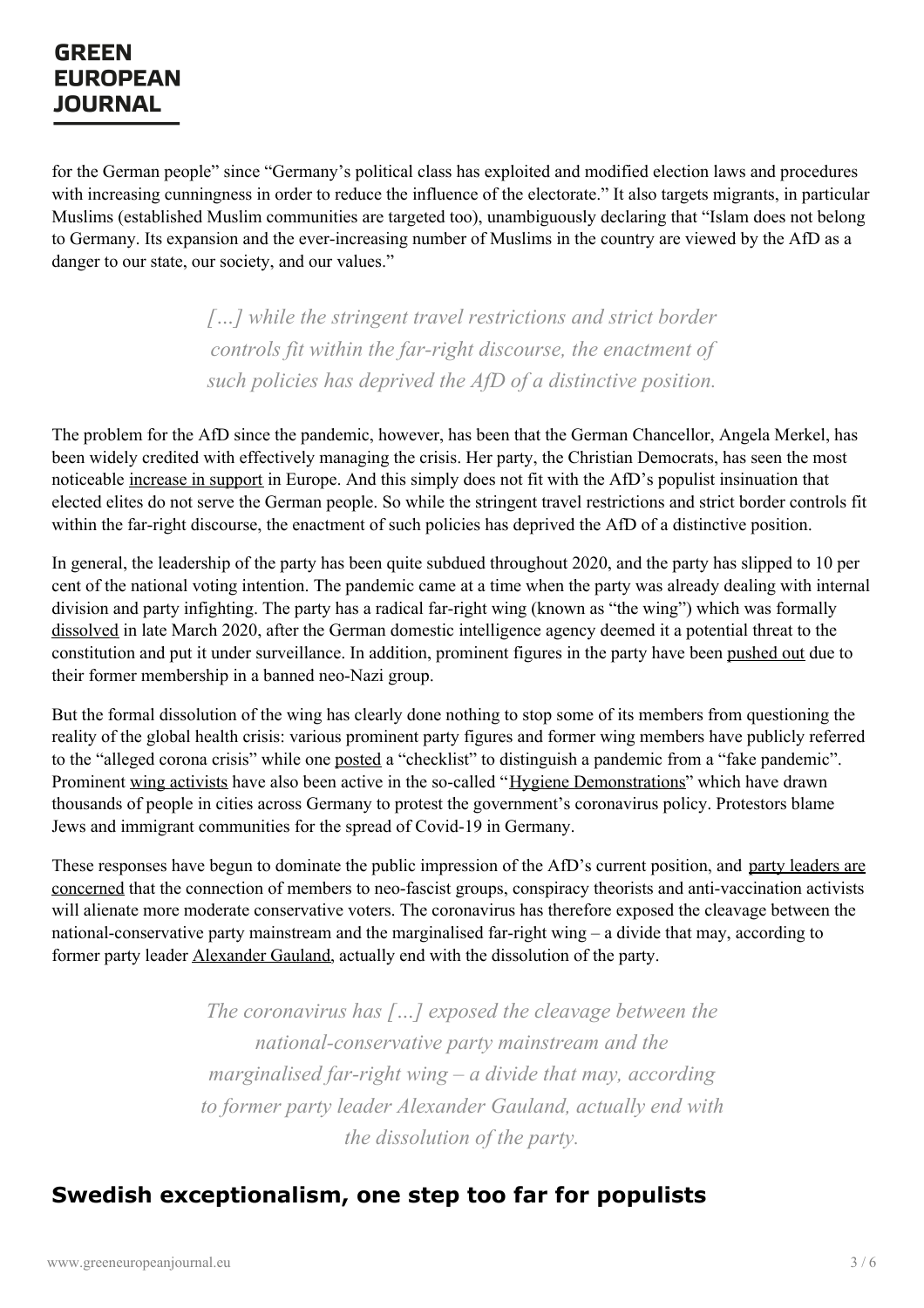In contrast to both Italy and Germany, countries that have been experiencing strict lockdown policies, Sweden has kept its schools, restaurants and borders open. Its [exceptional](https://www.ecfr.eu/article/commentary_sweden_goes_it_alone_the_eus_coronavirus_exception) approach to the pandemic has been defended as entirely in line with science. The Swedish Minister for Health and Social Affairs Lena [Hallengren](https://www.government.se/government-of-sweden/ministry-of-health-and-social-affairs/lena-hallengren/) stated: "All countries do the best they can, but so far there is no one who knows exactly how to best deal with this virus". Swedish health experts have been given priority over advice from the World Health Organization (WHO), especially since their strategy is considered more in line with cultural particularities of the Scandinavian country.

This has left the far-right SD in a difficult position. Over the last decade, they have sharply increased their share of the vote to 20 per cent. Their unambiguously populist and [ethnic-majoritarian](https://www.politico.eu/europe-poll-of-polls/sweden/) discourse constructs an ethnically homogenous Swedes as antagonised by immigrant-friendly and politically correct elites. In order to oppose the Swedish government, the SD not only decries the relatively high mortality rate resulting from Sweden's solo run a ["massacre](https://time.com/5853595/sweden-coronavirus-lockdown-criticism/)", but they also urge the government to fall in line with the "[international](https://www.ft.com/content/4f6ad356-9f61-4728-a9aa-3fa1f232035a) consensus". This is an odd situation: the Swedish government's strategy on the coronavirus crisis is based on highlighting the country's exceptionalism and, of all parties, the SD is advocating the adoption of international blueprints.

## **No time for a victory lap**

What can be concluded from the comparison of the three parties? Despite operating in different political landscapes and coping with their own issues, these parties have, nevertheless, continued to maintain a populist division between the people and the other (discursively constructed as immigrants and elites). Until recently, this has not resonated with publics. [Commentators](https://neoskosmos.com/en/170248/has-the-coronavirus-proved-a-crisis-too-far-for-europes-far-right-outsiders/) have observed that, so far, the far right might well be floundering in opposition while those in power are also [struggling](https://globalnews.ca/news/7208854/coronavirus-populist-leaders-science/). However, this may well not be the case for much longer. Farright populist parties are using the crisis to continue to divide the people from others: immigrants, foreigners, and social and political elites. As Yannis Stavrakakis and Giorgos Katsambekis note in an important recent [report](https://www.researchgate.net/publication/342205771_Populism_and_the_Pandemic_A_Collaborative_Report), crises are often seen as particularly opportune moments for the exaggeration of social and political divisions. The unevenly distributed effects not only of the virus itself, but of the strategies to tackle it, create an environment ripe for far-right populism.

> *The unevenly distributed ef ects not only of the virus itself, but of the strategies to tackle it, create an environment ripe for far-right populism.*

Whether populist messages strike a chord with voters in the near future may well hinge on the way the forthcoming economic turbulence and uncertainty is handled. The potential of far-right parties to speak to popular discontent will depend upon the extent to which government responses to the crisis are seen to be legitimate, representative and democratic. This applies not only to the national and regional but also the European level. The general lack of coordination between EU institutions and the bitter negotiations between the member states on [post-pandemic](https://onlinelibrary.wiley.com/doi/full/10.1111/puar.13242) relief efforts may have opened the opportunity to reinforce the far-right populist divisions between national peoples and European elites. FdI leader Meloni, for example, directly [accused](https://www.ft.com/content/f225692c-a338-4bd2-8dd0-432d40ab5b54) the European Commission president of bias: "When the coronavirus was just an Italian problem it didn't interest anyone in the European Union. When we had the first red [zones](https://www.greeneuropeanjournal.eu) in Lombardy, Ursula von der Leyen was with Greta Thunberg. They only did things when the virus arrived in Germany."

Some believe that the recent struggles of the far right can be seen as a result of the triumph of scientific truth and rational decision making. They [claim](https://foreignpolicy.com/2020/04/16/coronavirus-populism-extremism-europe-league-italy/) that people have finally realised that in a crisis what is needed is expertise rather than the conspiracy theories, shocking exaggerations, blatant mistruths, and the entertaining antics of certain populist parties. However, these claims downplay the impact that developments in the upcoming months will have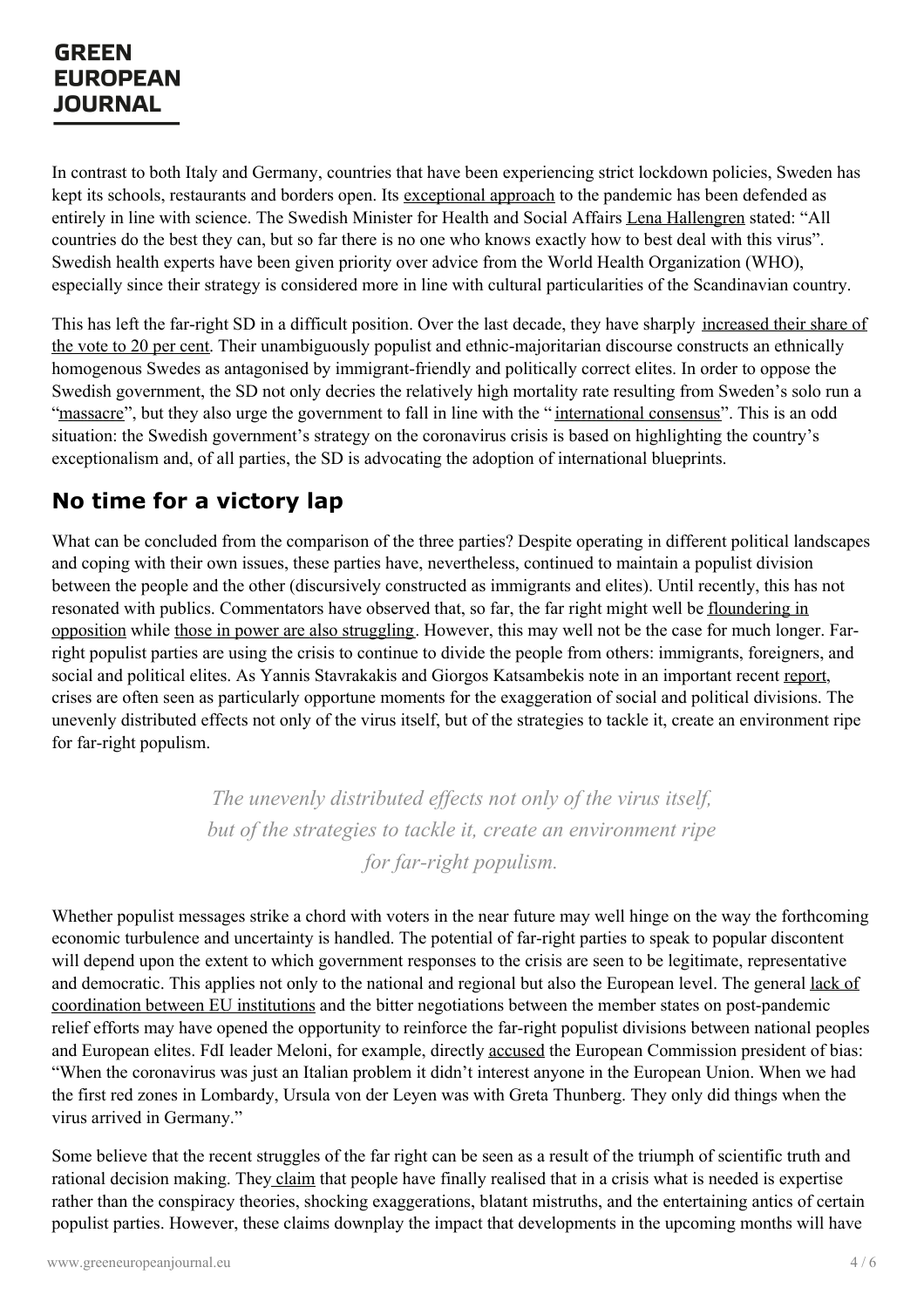on public opinion of government policies, and the fact that the privileged role of scientists in political decisionmaking is in danger of being anti-democratic.

> *Any claim to epistemic authority, in the face of an unknown virus especially, can be challenged.*

Politicians have relied upon the ["epistemic](https://www.frontiersin.org/articles/10.3389/fpubh.2020.00356/full) authority" of medical experts, which has not only been a valuable resource during the pandemic but has allowed them to shift responsibility for stringent measures. However, any attempt to delegate policymaking to experts is likely to further justify populist backlash against professional elites. Any claim to epistemic authority, in the face of an unknown virus especially, can be challenged. Politicians have to choose experts from a large pool of trained professionals leaving plenty of room for criticising a particular choice. Moreover, different [experts](https://www.timeshighereducation.com/news/who-qualifies-real-expert-when-it-comes-coronavirus) can deliver diverging or even directly contradictory advice.

The distinct path taken by Sweden illustrates that scientific evidence can be interpreted in various ways; in a context of uncertainty created by a health crisis, the prior scientific knowledge available is often deficit. To be democratically valid, a decision must not only be based on expertise but on genuine political debate between real alternatives. Governance of the pandemic should not only be a matter of following the science, but of sustaining a tangible commitment to economic equality, social justice and political discussion. If not, Europe might well witness a renewed surge of far-right populism.

#### Footnotes

[1] Stavrakakis, Y. and Katsambekis, G., 2020. *Populism and the pandemic: A collaborative report*. Available at: < https://bit.ly/2Rc9kll > [Accessed 10 Sep. 2020].

[2] Ruth Wodak (2015). *The politics of fear: what right-wing populist discourses mean*. London : SAGE Publications Ltd.



Alexander Ruser is Professor of Sociology at the University of Agder in Kristiansand, Norway. After earning a Ph.D. in political Sociology from the Max-Weber-Institute at Heidelberg University and research stays in Japan and South Korea, he worked on European Climate Politics as a Dahrendorf Fellow at the Hertie School of Governance Berlin and the London School of Economics and Political Science.



Amanda Machin is currently an interim Professor for International Political Studies and a member of the PPE Institute for Social and Institutional Change (ISIC) at the University of Witten/Herdecke in Germany.

Published September 11, 2020 Article in English Published in the *Green European Journal* Downloaded from <https://www.greeneuropeanjournal.eu/rally-around-the-flag-the-far-right-response-to-covid-19/>

The Green European Journal offers analysis on current affairs, political ecology and the struggle for an alternative Europe. *In print and online, the journal works to create an inclusive, multilingual and independent media space.*